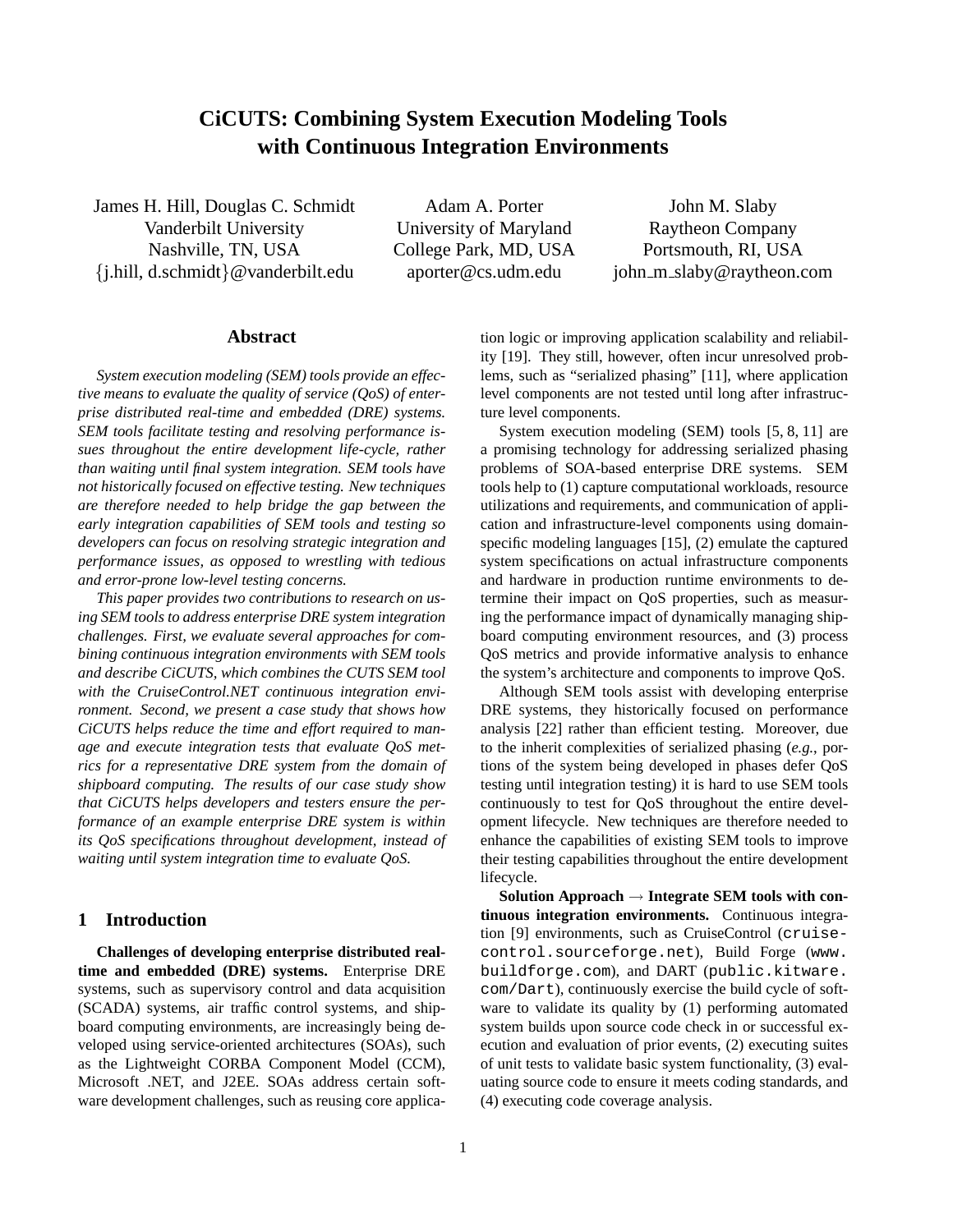This paper describes the design of *CiCUTS*, which combines the CruiseControl.NET continuous integration environment the Component Workload Emulator (CoWorkEr) Utilization Test Suite (CUTS) [11], which is a SEM tool that enables developers to evaluate system QoS in the target domain before system integration time. CiCUTS tests are deployed into the target domain to enable system QoS testing. These tests are managed by CruiseControl.NET and dictate the behavior of CUTS, as shown in Figure 1. This process is



**Figure 1. CiCUTS: Combining SEM Tools with Continuous Integration Environments**

repeated continuously to help developers and testers ensure system QoS meets—or is close to meeting—its specification throughout the development lifecycle.

This paper also describes how we applied CiCUTS to a representative DRE system case study from the domain of shipboard computing. The results from our case study show how combining continuous integration environments with SEM tools enabled CiCUTS to address the following requirements:

- 1. **Management and execution of large numbers of tests** by allowing system developers and testers to focus on systematic creation of test scenarios instead of expending time and effort building a custom testing framework. System developers and testers can create scenarios via CiCUTS's SEM tool and use its continuous integration environment to manage and execute them.
- 2. **Creation of realistic scenarios** by providing the capability of chaining scenarios that exercise multiple aspects of the DRE system and target environment's expected behavior. System testers can use CiCUTS to create tests and compose them into more complex/realistic tests scenarios that are managed and executed by its continuous integration environment.
- 3. **Automated processing and feedback of results** using graphical displays that visualize simple and detailed views of active and completed test scenarios. System developers and testers can use CiCUTS to ensure sys-

tem performance is within QoS specification throughout the development lifecycle.

**Paper organization.** The remainder of this paper is organized as follows: Section 2 introduces our enterprise DRE system case study from the domain of shipboard computing; Section 3 describes how CiCUTS combines SEM tools with a continuous integration environment; Section 4 shows how we used CiCUTS to evaluate the QoS of our case study system; Section 5 compares our work on Ci-CUTS with related work; and Section 6 presents concluding remarks and lessons learned.

## **2 The RACE DRE System Case Study**

This section describes a SOA-based enterprise DRE system case study from the domain of shipboard computing to motivate the need for, operation of, and benefits provided by CiCUTS. This case study is based on the *Resource Allocation and Control Engine* (RACE) [21], which is an open-source distributed resource manager system we developed using the CIAO [7] implementation of the Lightweight CORBA Component Model (CCM) [18] over the past several years in conjunction with Lockheed Martin and Raytheon. RACE deploys and manages Lightweight CCM application component assemblies (henceforth called *operational strings*) based on specifications of their resource availability/usage and QoS requirements [21].

## 2.1 Overview of RACE

Figure 2 shows the architecture of RACE, which is composed of four components assemblies (*Input Adapter*, *Plan Analyzer*, *Planner Manager*, and *Output Adapter*) that collaborate to manage operational strings for the target domain. RACE is designed to perform two types of deployment



# **Figure 2. Architecture of RACE**

strategies—*static* and *dynamic*—for DRE systems. Static deployments are operational strings created offline by humans or automated planners. RACE uses the information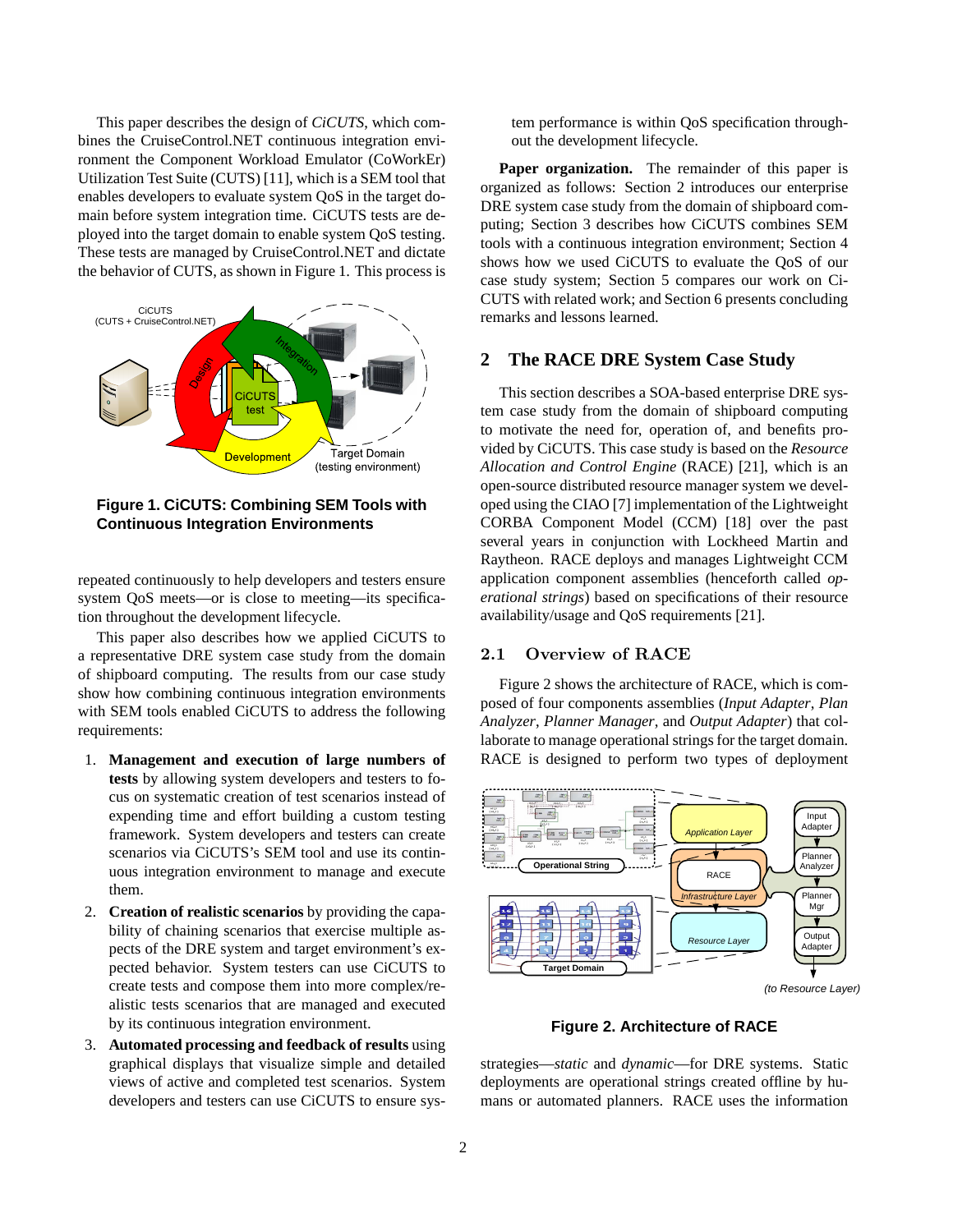specified in a static deployment plan to map each component to its associated target host during the deployment phase of a DRE system. A benefit of RACE's static deployment strategy is its low runtime overhead since deployment decisions are made offline; a drawback is its lack of flexibility since deployment decisions cannot adapt to changes at runtime.

Dynamic deployments, in contrast, are operational strings generated online by humans or automated planners. In dynamic deployments, components are not given a target host. Instead, the initial deployment plan contains component metadata (*e.g.*, connections, CPU utilization, and network bandwidth) that RACE uses to map components to associated target hosts during the runtime phase of a DRE system. A benefit of RACE's dynamic deployment strategy is its flexibility since deployment decisions can adapt to runtime changes (*e.g.*, variation in resource availability); a drawback is its higher runtime overhead.

#### 2.2 RACE's Baseline Scenario

The case study in this paper focuses on RACE's *baseline scenario*. This scenario exercises RACE's ability to evaluate resource availability (*e.g.*, CPU utilization and network bandwidth) with respect to environmental changes (*e.g.*, node failure/recovery). Moreover, it evaluates RACE's ability to ensure lifetime of higher importance operational strings deployed dynamically is greater than or equal to the lifetime of lesser importance operational strings deployed statically based on resource availability.

Since RACE performs complex distributed resource management services—and thus took several years to develop—we wanted to avoid the serialized phasing problem outlined in Section 1. In particular, we did not want to wait until final system integration to determine whether RACE could evaluate resource availability with respect to environmental changes to properly manage operational strings deployed dynamically versus those deployed statically. Our prior experience [11] with distributed resource management services indicated that deferring QoS testing until final system integration requires much more effort to rectify the inevitable performance problems uncovered during integration testing.

To avoid the problems outlined above, we used CUTS [11] to analyze RACE's ability to manage the operational strings with respect to resource availability and environmental changes well before system integration to determine if we are meeting its QoS requirements. Moreover, to continuously ensure we are meeting the QoS requirements for RACE as we developed it, we combined CUTS with the CruiseControl.NET continuous integration environment to create CiCUTS. The remainder of this paper describes Ci-CUTS and the results of our experiments that apply it to evaluate RACE's baseline scenario throughout its development lifecycle.

## **3 Combining System Execution Modeling Tools with Continuous Integration Environments**

This section discusses the design of CiCUTS and explains how it enables continuous system QoS testing from design-time to system integration time.

#### 3.1 Overview of CiCUTS

CiCUTS is a combination of the CruiseControl.NET continuous integration environment and the CUTS SEM tool, which work individually as follows:

- CruiseControl.NET monitors source code repositories for changes at predefined intervals. When changes are detected, it executes NAnt scripts that contain subtasks for performing work, such as building the application or executing unit tests. CruiseControl.NET then uses the return status of the NAnt scripts, which is based on the return value of the individual subtasks, to determine the success or failure of the entire process for the detected modification.
- CUTS uses profiling techniques to capture performance metrics of executing systems. It uses intrusive [17] and non-intrusive [16, 20] monitoring to capture metrics such as the service times of events in a component, the number of events received on each individual port of a component, or the execution time of a database query.

By combining CruiseControl.NET with CUTS, CiCUTS provides developers and testers with tools and analysis capabilities to improve testing features offered by system execution modeling tools. Developers and testers create *Ci-CUTS tests* (see Figure 1), which are NAnt subtasks that drive CUTS and the testing environment to create realistic scenarios (Requirement 2 in Section 1). CruiseControl.NET then continuously manages and executes CiCUTS tests throughout the development lifecycle (Requirement 1 in Section 1). Consequently, developers and testers can focus on resolving performance issues identified by CiCUTS instead of spending time and effort manually deploying and analyzing performance tests (Requirement 3 of Section 1).

## 3.2 Evaluating Design Alternatives for Ci- $_{\rm CUTS}$

Successfully combining SEM tools like CUTS with a continuous integration environment like CruiseControl.NET requires developers and testers to agree upon the following profiling decisions: (1) what type of metrics to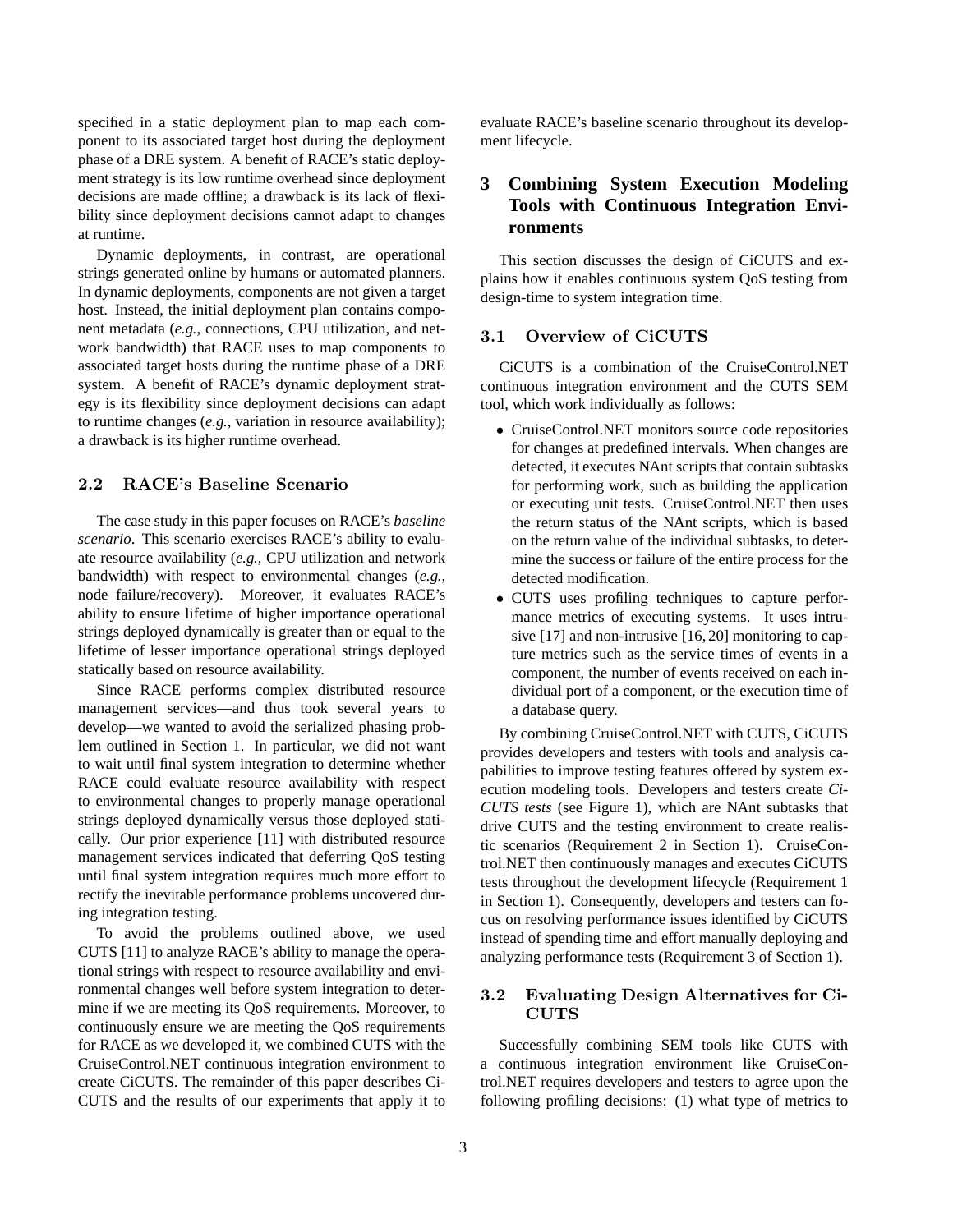collect from the instrumented system being analyzed, (2) how to capture the performance metrics efficiently, and (3) how to present the metrics to a continuous integration environment so it can determine the testing result, *e.g.*, success or failure, of the system being analyzed. When developing CiCUTS we identified several ways to combine SEM tools with continuous integration environments. Below we logically evaluate the pros and cons of three design alternatives we considered.

## **Alternative 1: Extend profiling infrastructure of SEM tools to capture domain-specific metrics.**

*Approach.* SEM tools provide profiling infrastructures to collect predefined performance metrics, such as execution times of events/function calls or values of method arguments. As shown in Figure 3, it may be feasible to extend the profiling infrastructure, *i.e.*, the SEM data collector, to capture domain-specific metrics, such as the amount of time needed to deploy an operational string.



### **Figure 3. Conceptual model of design alternative 1**

*Evaluation.* A benefit of this approach is that it simplifies development of a complete profiling framework. System developers and testers can leverage the SEM tool's existing infrastructure to collect and present domain-specific metrics to the continuous integration environment. Moreover, it simplifies deciding how to capture the metrics because the existing profiling infrastructure already has a predetermined method and format for collecting performance metrics. Developers and testers need only convert their target metrics into a format understood by the SEM profiling infrastructure.

A drawback with this approach, however, is that it requires system developers and testers to ensure their domainspecific extensions to the SEM tool do not incur additional performance overhead on the instrumented system. For example, testers may collect metrics from complex data types, such as nested structures, that must be iterated in their entirety to obtain concrete data, but the runtime complexity of iteration process can adversely affect performance. Moreover, this approach may not be feasible if a SEM tool is proprietary, such that its profiling abilities cannot be extended by users.

## **Alternative 2: Capture domain-specific performance metrics in format understood by continuous integration environments.**

*Approach.* A continuous integration environment typically uses a predetermined format, such as verbose XML log files, to record and analyze the results of tests it manages. As shown in Figure 4, it may be feasible to capture target performance metrics outside of the profiling infrastructure using domain-specific data collectors and present performance metrics in the format understood by the continuous integration environment.



**Figure 4. Conceptual model of design alternative 2**

*Evaluation.* A benefit of this approach is that it simplifies integrating continuous integration environments with SEM tools because a understood format is used to present collected metrics. The continuous integration environment therefore already knows how to analyze the collected metrics and present the results.

A drawback with this approach, however, is that additional effort is required to develop a custom testing framework to collect performance metrics and feed them to the continuous integration environment. Moreover, this approach couples SEM tools with the continuous integration environment. If the project changes to a different continuous integration environment, then developers and testers must reimplement the testing framework to present metrics in a format understood by the new continuous integration environment.

## **Alternative 3: Capture domain-specific performance metrics in an intermediate format.**

*Approach.* SEM tools and continuous integration environments each have their own method and format for collecting and using performance metrics. As shown in Figure 5, it may be feasible to collect performance metrics outside of the existing profiling infrastructure—similar to alternative 2—but capture domain-specific metrics in a intermediate format that is not bound to any SEM tool or continuous integration environments format

*Evaluation.* This approach applies the Bridge pattern [10] to capture metrics in an intermediate format, such as XML or a BLOB in a centralized database, that is nei-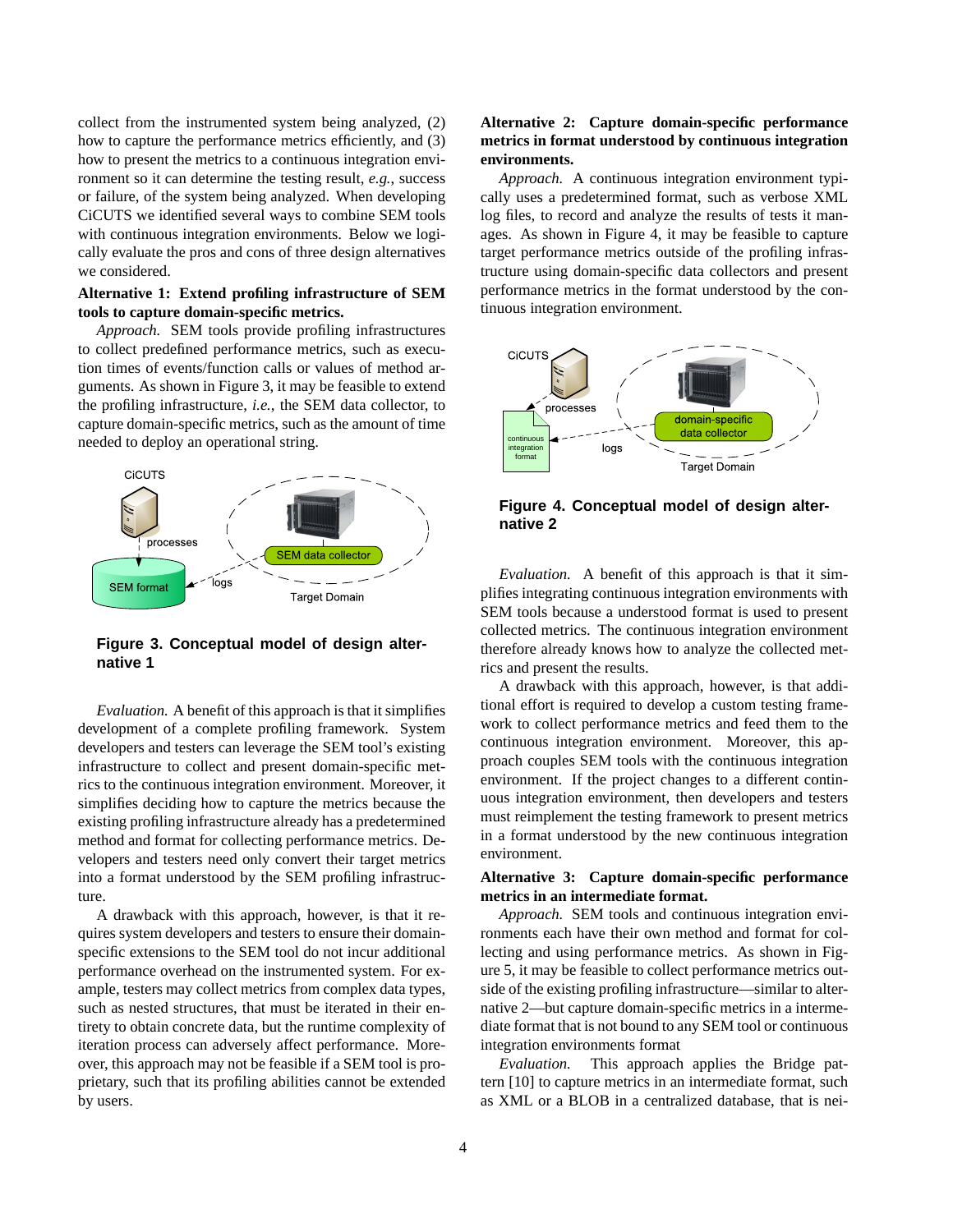

**Figure 5. Conceptual model of design alternative 3**

ther bound to a SEM tool's nor the continuous integration environment format. A benefit of this approach is that it decouples the SEM tools from the continuous integration environment. Instead of presenting domain-specific performance metrics in a format understood by the continuous integration environment, developers and tester simply extend the continuous integration environment to understand the intermediate format for processing and analyzing results. Likewise, developers and testers can use any data collection technique, such as logging intercepters [13], to collect domain-specific performance metrics as long as they can transform the metrics into the intermediate format. Finally, the data collection technique does not interfere with the existing profiling infrastructure of the SEM tool.

A drawback with this approach, however, is that developers and testers must agree on the intermediate format to represent the data. Likewise, they must extend the continuous integration environment to understand the intermediate format for analyzing collected metrics. In practice, however, these drawbacks are not problematic because agreeing on an intermediate format is straightforward. Moreover, continuous integration environments are used in industrial development [4, 12] and can thus be extended for domainspecific needs, such as evaluating the success of results generated by domain-specific extensions.

## 3.3 The Structure and Functionality of CiCUTS

After evaluating the pros and cons of the various approaches described above, we chose alternative 3 for CiCUTS because it strongly decoupled of CUTS from CruiseControl.NET. As a result, if project collaborators decide to change to a different continuous integration environment they are not bound to using CruiseControl.NET. Likewise, if portions of RACE were redeveloped using a different SOA technology (*e.g.*, Microsoft.NET or J2EE), CruiseControl.NET could still be applied since it operates on the intermediate format, not the SEM tools's format. Moreover, testers and developers can use any data collection technique specific to the target SOA technology, such as the Java Messaging Service [24] for J2EE applications, as long as collected performance metrics can be converted to the intermediate format. It is clear that alternative 3 offers the most flexibility when integrating CUTS with CruiseControl.NET to create CiCUTS.



**Figure 6. Structure of CiCUTS**

Figure 6 shows the structure of CiCUTS, which is composed of the following elements: (1) *loggers*, which are domain-specific extensions to logging interceptors that transparently collect domain-specific performance metrics, (2) an intermediate *database* that stores performance metrics collected by the loggers, (3) *CruiseControl.NET*, which is CiCUTS's default continuous integration environment that manages and executes tests based on analyzed performance metrics, and (4) *Benchmark Node Controllers*, which execute commands directed by continuous integration environments, such as terminating container applications that host deployed operational strings. The loggers and intermediate database in the CiCUTS infrastructure enable the combination of CUTS with CruiseControl.NET without tightly coupling one to the other.

To use CiCUTS, developers must instrument their source code with log messages, *e.g.*, debug statements, that capture performance metrics. Likewise, testers create CiCUTS test scenarios using NAnt scripts that exercise different environment and system events, such as terminating/recovering nodes that affect the lifetime of deployed operational strings (*i.e.*, Requirement 2 in Section 1). Finally, testers instruct CruiseControl.NET to manage and execute the CiCUTS tests (*i.e*, Requirement 1 in Section 1) by (1) monitoring the source code repository for modifications, (2) updating the testing environment with the latest development snapshot, (3) executing the CUTS tests scenarios, and (4) analyzing metrics in the intermediate database collected by the CUTS loggers (*i.e.*, Requirement 3 in Section 1).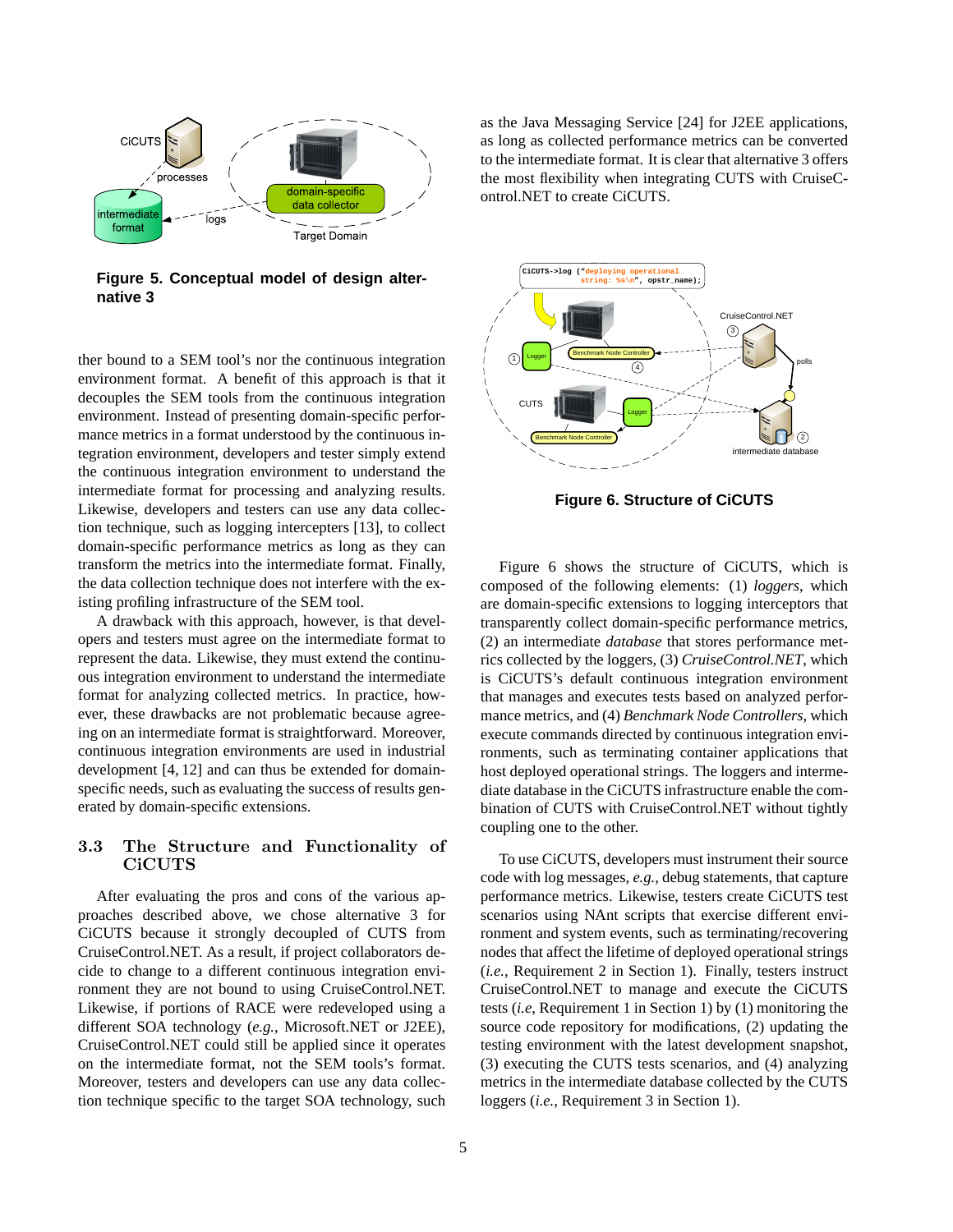## **4 Experiment Results Using CiCUTS to Evaluate System QoS**

This section shows the design and results of experiments that applied CiCUTS to evaluate the QoS of RACE's *baseline scenario* described in Section 2.2. These experiments evaluated the following hypotheses: (H1) CiCUTS allows developers to understand the behavior and performance of infrastructure-level applications, such as RACE, before system integration; and (H2) CiCUTS allows developers to ensure that the QoS performance of infrastructure-level applications is within performance specifications throughout the development lifecycle more efficiently and effectively than waiting until system integration to evaluate performance.

#### 4.1 Experiment Design

To evaluate the two hypotheses in the context of the RACE baseline scenario, we constructed 10 operational strings. Each string was composed of the same components and port connections, but had different importance values and resource requirements to reflect varying resource requirements and functional importance between operational strings that accomplish similar tasks, such as a primary and secondary tracking operation. Figure 7 shows a PICML<sup>1</sup> model for one of the baseline scenario's op-



**Figure 7. Graphical Model of the Replicated Operational String for the Baseline Scenario**

erational strings—which was replicated 10 times to create the 10 operational strings in the baseline scenario consisting of 15 interconnected components represented by the rounded boxes.

The four components on the left side of the operational string in Figure 7 are sensor components that monitor environment activities, such as tracking objects of importance using a radar. The four components in the top-middle of Figure 7 are system observation components that monitor the state of the system. The four linear components in the bottom-center of Figure 7 are planner components that receive information from both the system observation and sensor components and analyze the data, *e.g.*, determine if the object(s) detected by the sensor components are of importance and how to (re)configure the system to react to the detected object(s). The planner components then send their analysis results to the three components on the right side of Figure 7, which are effector components that react as stated by the planner components (*e.g.*, start recording observed data).

To prepare RACE's baseline scenario for CiCUTS usage (see Section 3.3), we used PICML to construct the 10 operational strings described above. We then used the CUTS SEM tool portion of CiCUTS to generate Lightweight CCM compliant emulation code that represented each component in the operational string managed by RACE (see Figure 7) in the baseline scenario. We also used PICML to generate the operational strings' deployment and configuration descriptors for RACE. The deployment for each string used

**Table 1. Importance Values of the Baseline Scenario Operational Strings**

| <b>Operational String</b> Importance Value |    |
|--------------------------------------------|----|
| $A - H$                                    | 90 |
| $I - I$                                    |    |

the strategy specified in Table 1. The importance values<sup>2</sup> assigned to each operational string reflects its mission-critical ranking with respect to other operational strings. We chose extreme importance values because RACE was in its initial stages of development and we wanted to ensure that it honored importance values when managing operational strings. Finally, we annotated RACE's source code with the logging mechanisms described in Section 3.1 to collect information, such as time of operational string deployment/teardown or time of node failure recognition.

To run the experiments using CiCUTS, we created NAnt scripts that captured the serialized flow of each experiment. The NAnt scripts contained commands that (1) signaled RACE to deploy/teardown operational strings, (2) sent commands to individual nodes to cause environmental changes, and (3) queried the logging database for test results. The CruiseControl.NET part of CiCUTS then used the NAnt scripts to manage and execute the experiments many times, *e.g.*, every 30 minutes CruiseControl.NET checked for modifications in the RACE source code repository and, if so, executed the NAnt scripts.

When the RACE baseline scenario tests are executed un-

<sup>&</sup>lt;sup>1</sup>The Platform Independent Component Modeling Language (PICML) [2] is a domain-specific modeling language for modeling compositions, deployments, and configurations of Lightweight CCM applications.

<sup>&</sup>lt;sup>2</sup>These values are not OS priorities; instead, they are values that specify the significance of operational strings to each other.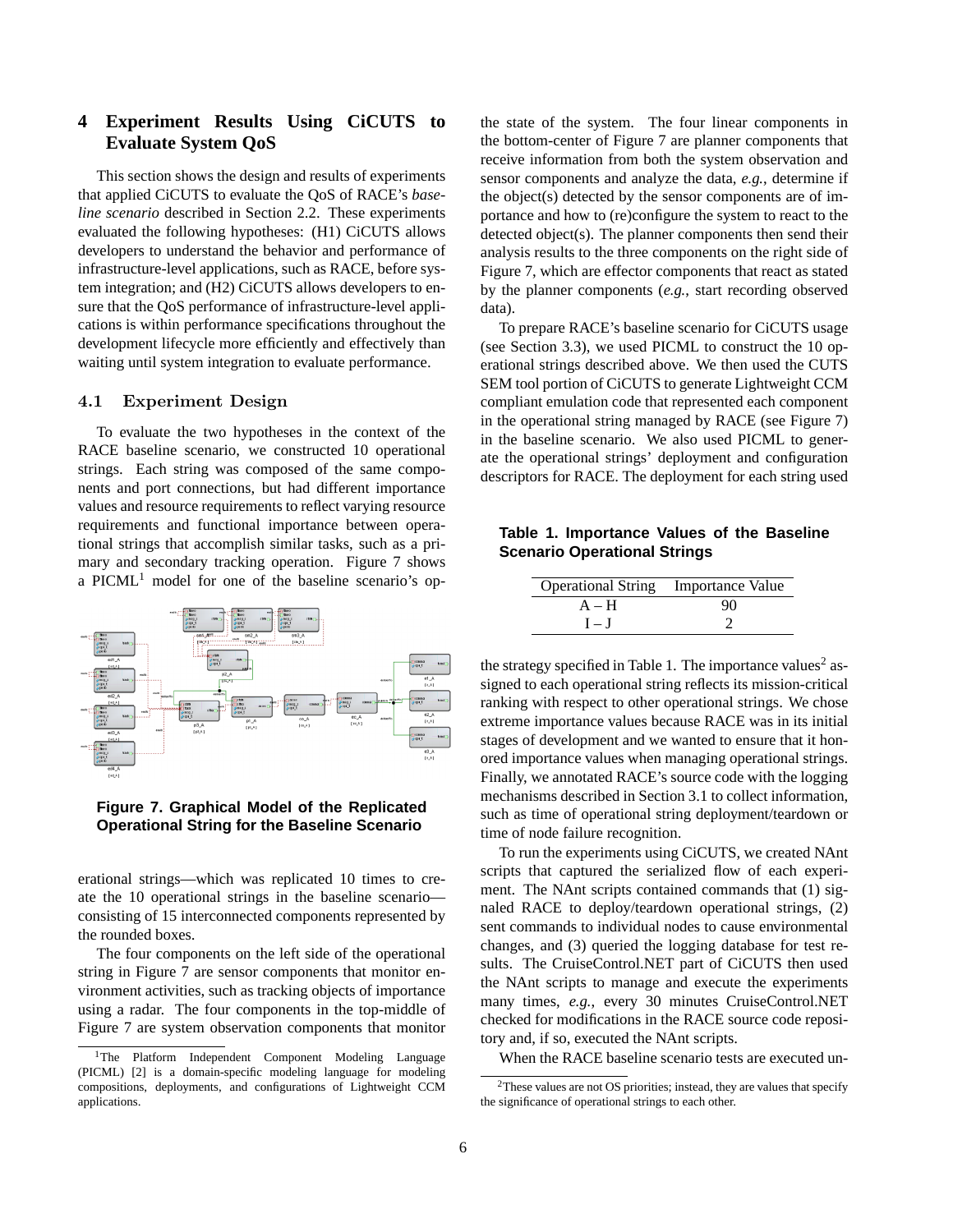der control of CruiseControl.NET, log messages containing the information outlined above were generated when the RACE's runtime execution reached that point of execution. These log messages were stored in a database by the CUTS logger's in CiCUTS for offline analysis by CruiseControl.NET, *e.g.*, calculating the lifetime of operational strings or amount to time to deploy operational strings and representing it as an integer value. The collected log messages were also transformed into a graphically display (*e.g.*, see Figure 8) to show whether the lifetime of dynamic deployments exceed the lifetime of static deployments based on resource availability with respect to environmental changes.

### 4.2 Experiment Results

This section presents the results of experiments that validate H1 and H2 about CiCUTS (see Section 4) when evaluating the QoS of the RACE baseline scenario.

#### **4.2.1 Using CiCUTS to Understand the Behavior and Performance of Infrastructure-level Applications**

H1 conjectured that CiCUTS will assist in understanding the behavior and performance of infrastructure-level applications, such as RACE, well before system integration. Figure 8 shows an example result set for the RACE baseline scenario (*i.e.*, measuring the lifetime of operational strings deployed dynamically vs. operational strings deployed statically) where 2 hosts were taken offline to simulate a node failure. The graphs in Figure 8—which are specific to



## **Figure 8. Graphical Analysis of Static Deployments (bottom) vs. Dynamic Deployments (top) using RACE**

RACE—were generated from the log messages stored in the database by the CUTS loggers in CiCUTS described in Section 3.2. The x-axis in both graphs is the timeline for the test in seconds and each horizontal bar represents the lifetime of an operational string, *i.e.*, operational string A-J.

The graph at the bottom of Figure 8 depicts RACE's behavior when deploying and managing human-generated static deployment of operational string A-J. The graph at the top of Figure 8 depicts RACE's behavior when deploying and managing RACE-generated dynamic deployment of operational string A-J. At approximately 100 and 130 seconds into the test run we instructed the Benchmark Node Controller to randomly kill 2 nodes hosting the higher importance operational strings, which is highlighted by the "node failures" callout.

As shown in the static deployment (bottom graph) of Figure 8, static deployments are not aware of the environmental changes. All operational strings on failed nodes (*i.e.*, operational string A-G) therefore remain in the failed state until they are manually redeployed. In this test run, however, we did not redeploy the operational strings hosted on the failed nodes because the random "think time" required to manually create a deployment and configuration for the 7 failed operational strings exceeded the duration of the test. This result signified that in some cases it is too hard to derive new deployments due to stringent resource requirements and scarce resource availability.

The behavior of dynamic deployment (top graph) is different than the static deployment (bottom graph) behavior. In particular, when the Benchmark Node Controller kills the same nodes at approximately the same time (*i.e.*, section highlighted by the "node failure" callout), RACE's monitoring agents detect the environmental changes. RACE then quickly tears down the lower importance operational strings (*i.e.*, the section highlighted by the "operational string swapout") and redeploys the higher importance operational strings in their place (*e.g.*, the regions after the "node failure" regions).

The test run shown in Figure 8, however, does not recover the failed nodes to emulate the condition where the nodes cannot be recovered (*e.g.*, due to faulty hardware). This failure prevented RACE from redeploying the lower importance operational strings because there were not enough resources available. Moreover, RACE has to ensure the lifetime of the higher importance operational strings is greater than lower importance operational strings (see Section 2). Figure 8 also shows the lifetime of higher importance operational strings was approximately 15% greater than lower importance operational string. This test case showed that RACE can improve the lifetime of operational strings deployed and managed dynamically vs. statically.

The results described above validate H1, *i.e.*, that Ci-CUTS enables developer to understand the behavior and performance of infrastructure-level applications. Without CiCUTS, we would have used *ad hoc* techniques, such as manually scrubbing execution trace logs distributed across multiple hosts, to determine the exact behavior of RACE. By using CiCUTS, however, we collected the necessary *log*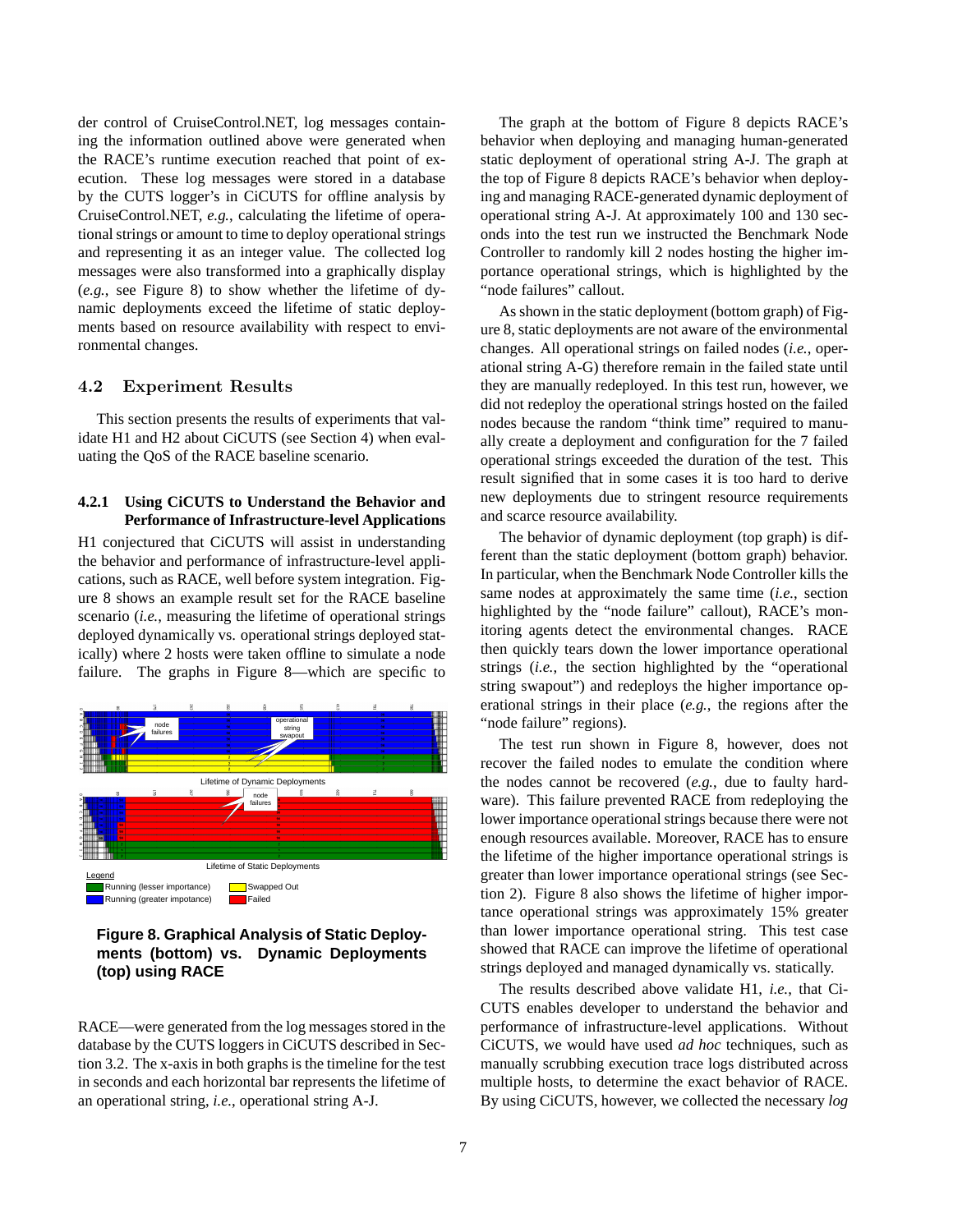*messages* in a central location and used them to determine the exact behavior of RACE. Moreover, the collected log messages helped determine if RACE was performing close to its QoS specifications. Without CiCUTS, not only would we have had to rely on *ad hoc* techniques to understand the behavior of RACE and evaluate its performance, we would not have been able to do so well in advance of final system integration.

#### **4.2.2 Using CiCUTS to Ensure Performance is Within QoS Specifications**

H2 conjectured that CiCUTS would help developers ensure the QoS of infrastructure-level applications is within its performance specifications throughout the development lifecycle. The results described in Section 4.2.1, however, represent a single test run of the baseline experiment. Although this result is promising, it does not conclusively show that CiCUTS is able to ensure RACE is within its QoS specifications as we develop and release revisions of RACE

We therefore used the CruiseControl.NET portion of Ci-CUTS to continuously execute variations of the experiment previously discussed while we evolved RACE. Figure 9 highlights the maximum number of tests we captured from the baseline scenario presented in Figure 8 after it was executed approximately 427 times over a 2 week period. The



**Figure 9. Overview Analysis of Continuously Executing the RACE Baseline Scenario**

number of executions corresponds to the number of times a modification (such as a bug fix or an added feature to RACE) was detected in the source code repository at 30 minute intervals.

The vertical bars in Figure 9 represent the factor of improvement of dynamic deployments vs. static deployments. The heights of the bars in this figure are low on the left side and high on the right side, which stem from the fact that the initial development stages of RACE had limited capability to handle dynamic (re-)configuration of operational strings. As RACE's implementation improved—and the modified code was committed to the RACE source code repository—the CruiseControl.NET portion of CiCUTS updated the testing environment automatically. The results in Figure 9 show how the CruiseControl.NET part of CiCUTS manages and executes tests of RACE's baseline scenario efficiently because it automatically monitors the source code repository and reruns the tests if modifications are detected.

The results in Figure 9 also show how CiCUTS allows developers to keep track of RACE's performance throughout its development. As the performance of RACE improved between source code modifications, the vertical bars increased in height. Likewise, as the performance of RACE decreased between source code modifications, the vertical bars decreased in height. Lastly, since each vertical bar corresponds to a single test run, if the performance of RACE changed between tests runs, developers could look at the graphical display for a single test run (see Figure 8) to further investigate RACE's behavior.

The results described above validate H2, *i.e.*, that Ci-CUTS helps developers ensure the QoS of infrastructurelevel applications is within its performance specifications throughout the development lifecycle. As modifications where checked into the source code repository, the CruiseControl.NET portion of CiCUTS detected the modifications and reran the QoS tests. As shown in Figure 9, each set of modifications within a predefined time period (*e.g.*, every 30 minutes) corresponded to a single tests run. If performance improved or declined, then developers could locate which modifications resulted in the changes.

Conducting this process without CiCUTS is hard because it required testers to manually monitor the source code repository, manually update the testing environment, manually rerun the performance tests, and manually associate the test results with detected modifications. In contrast, CiCUTS helped ensure the system performance is within is QoS specifications more efficiently and effectively by automating the testing process and autonomously providing feedback about the system being within its QoS specification.

## **5 Related Work**

This section compares our work on CiCUTS with other related works on continuous integration environments and SEM tools.

## 5.1 Integrating SEM tools with Continuous Integration Environments

Little prior work has evaluated techniques for integrating continuous integration environments with SEM tools, nor has prior work evaluated integrating SEM tools and continuous integration environments with an emphasis on improving test management. Bowyer [4] et al discuss their experience using continuous integration environments to assess undergraduates experience using test-driven development (TDD) [14]. CiCUTS extends their effort by evaluating different techniques for integrating continuous integration environments with external processes/tools. Moreover, CiCUTS automatically processes collected metrics to sim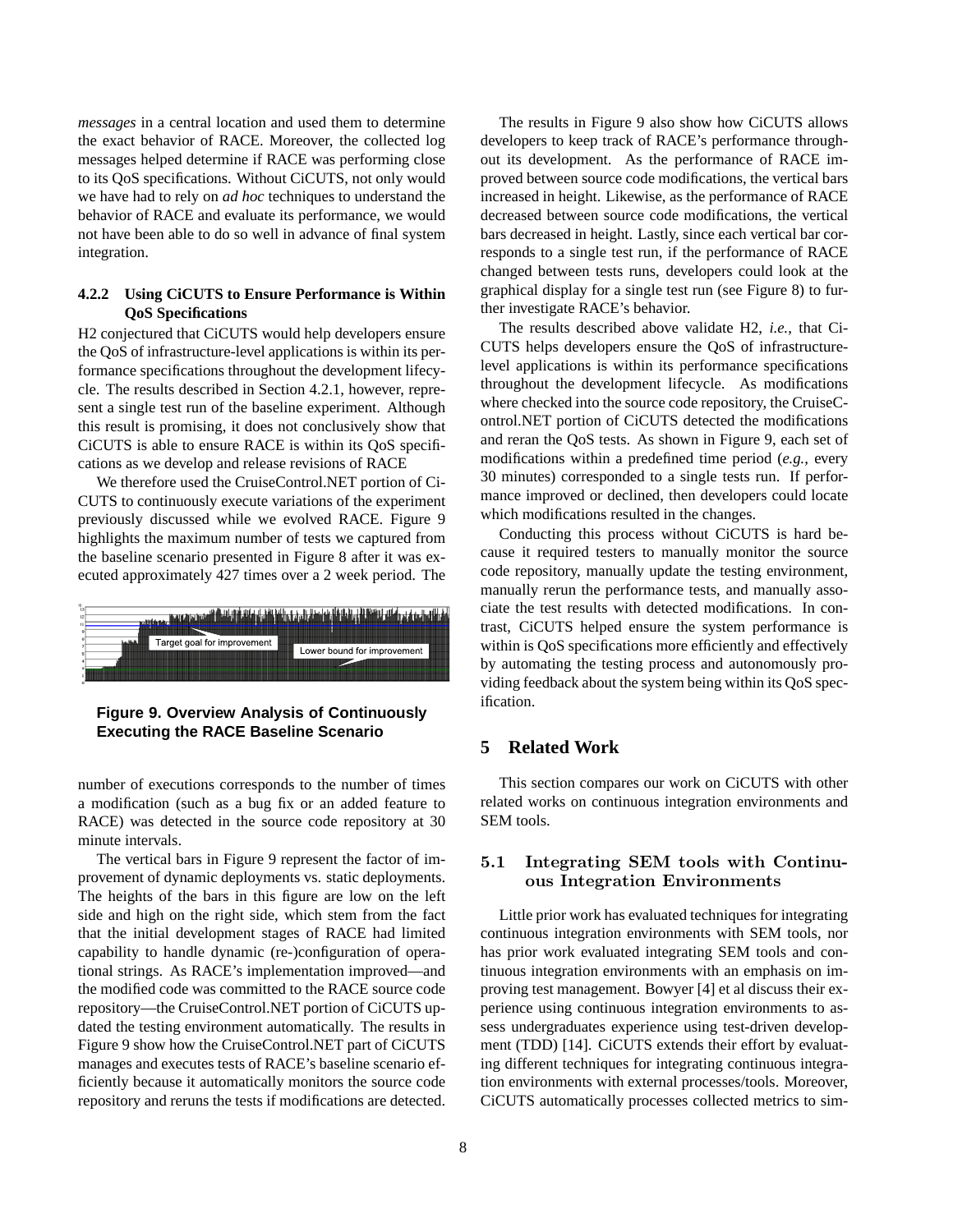plify the analysis process, which Bowyer mentions as future work.

Prior work has also explored the benefits of using continuous integration environments, such as automating the build process [4], only releasing modules after they pass all automated test cases [23], and reducing integration risk by finding errors earlier in the lifecycle [12]. Our work on CiCUTS also shows the benefits of using continuous integration environments to automate key aspects of the testing process. CiCUTS, however, extends prior work by showing how to combine SEM tools with continuous integration environments to manage and execute performance tests that evaluate QoS. This combination allows developers and testers to focus on resolving performance issues instead of managing and executing custom test frameworks.

#### 5.2 End-to-end Performance Testing

The design and application of an end-to-end integration test suite for J2EE is discussed in [1, 25]. Although CiCUTS also focuses on end-to-end integration testing, it combines continuous integration environments and SEM tools instead of implementing a custom environment for end-to-end system integration. CiCUTS also extends the work in [1, 25] by focusing on automating the execution of a large number of tests to increase the fidelity of the QoS results, whereas [1, 25] focus on validating functional correctness.

Real-time Technology Solutions (RTTS) [3] discusses how to achieve end-to-end testing of applications by testing at the component-level and system level throughout development. CiCUTS is similar to RTTS in that it validates if an analyzed system satisfies its functional and performance requirements. Likewise, both RTTS and CiCUTS achieve end-to-end testing by combining preexisting testing tools, such as SEM tools and continuous integration environments. CiCUTS, however, extends the RTTS work by focusing on an environment for systematically executing a large numbers of tests to validate system QoS.

## **6 Concluding Remarks**

This paper described the design and application of Ci-CUTS, which combines the CUTS system execution modeling (SEM) tools with the CruiseControl.NET continuous integration environment. We evaluated the design alternatives we considered when integrating CUTS with CruiseControl.NET and explained the structure and functionality of the approach we selected. We also presented a case study that applied CiCUTS to a representative enterprise DRE system—called RACE—to evaluate its QoS and perform integration testing continuously throughout its development process to validate how well revisions to the RACE software met—or did not meet—their QoS requirements.

Our case study showed how CUTS leveraged CruiseControl.NET's continuous integration capabilities to enhance its testing capabilities. Moreover, instead of spending time implementing a custom testing framework, we focused on developing test scenarios that systematically exercised various static and dynamic deployment capabilities of RACE. To improve our quantitative analysis of RACE we used Ci-CUTS to generate and analyze a large number of test results during a short period of time as RACE evolved. We were therefore able to ensure RACE was within its QoS specifications throughout its development lifecycle, rather than waiting until final system integration when it would be harder to resolve problems related to RACE meeting its QoS specifications.

Based on our experience devising and running the RACE experiments using CiCUTS, we learned the following lessons:

- **CiCUTS improved quantitative testing of performance requirements.** Before we had CiCUTS it was hard to produce and analyze large numbers of tests because developers and testers had to implement a custom testing framework to collect performance metrics and analyze the results manually. With CiCUTS, developers and testers could focus on resolving system performance issues instead of wrestling with low-level testing issues. Moreover, testing could occur at all hours of the day, especially during off-peak development hours (*e.g.*, from late at night to early morning) when the most testing resources were available.
- **CiCUTS improved qualitative testing of performance requirements.** Prior to the creation of Ci-CUTS, we could not perform integration testing throughout the development phase. With CiCUTS, we could focus on improving the quality of RACE during its early stages of development instead of waiting until final integration time when the entire system (*i.e.*, infrastructure and application components) was complete.
- **CiCUTS lacks support for third-party component development.** CiCUTS uses logging messages to collect performance metrics about systems it is analyzing. Although this approach simplifies the collection process it does not work well if the analyzed components (*e.g.*, third-party components available only in binary format) do not generate the necessary log messages. Moreover, it may be undesirable to augment source code with log messages because it may negatively impact system performance, especially in mission-critical DRE systems. In future work we are integrating various interception techniques, such as dynamic instrumentation and analysis [6,26], to capture metrics from such components transparently so they can be used within CiCUTS.